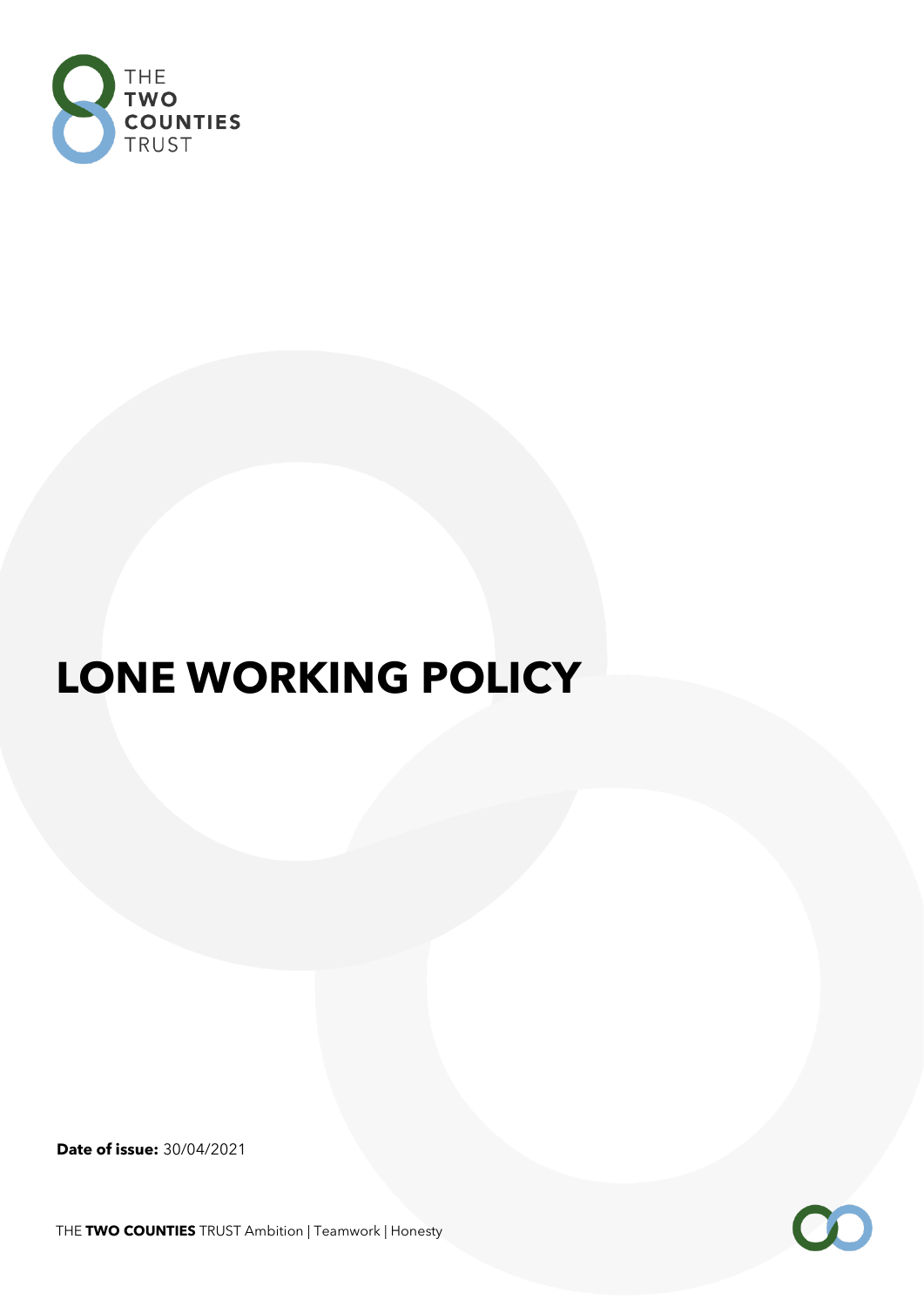# **1. Purpose**

This guidance sets out the approach that all schools within the Two Counties Trust should take for managing lone working. The Head Teacher has day to day responsibility for health and safety in the school. This includes a duty of care to reduce, as far as reasonably practicable the risks associated with lone working both on and off the school premises. The Two Counties Trust is committed to the provision of a safe place of work for all staff, students, contractors, visitors and volunteers as well as those affected by, or involved in school activities. The Trust aims to ensure that any staff who may work alone (i.e., out of hours) are not exposed to additional or greater risk than any other person. More specifically all school's within the Trust should ensure that lone workers are identified, risks are assessed; and appropriate action is taken to reduce these risks.

# **2. Scope**

The Health and Safety Executive (HSE) defines lone workers as those who work by themselves without close or direct supervision.

This can be spilt into two main groups

- People who work in fixed establishments e.g. site staff, cleaners, staff working after normal hours.
- Remote Workers working away from fixed place of work e.g. home educators.

There is no general legal prohibition on lone working, however the employer must identify the hazards, assess the risks involved, and put measures in place to avoid or control the risks. If the risk assessment shows that it is not possible for the work to be done safely by a lone worker, then other arrangements need to be put in place.

# **3. Classification of Lone Workers**

To assist in determining the level of risk the Head of Health, Safety and Riskhas identified examples of Low, Medium and High risk. Lower risk situations include: Staff working outside normal school office hours, e.g. site staff, cleaners, staff working through holidays.

### **Medium risk situations include:**

Use of receptions or similar where risk of violence and aggression or dangerous situation is reasonably foreseeable and where colleagues cannot be readily called on by the lone worker in the event of an adverse situation arising. Working away from fixed place of work e.g. home educators visiting students in their home.

### **High risk situations include:**

- Visiting domestic houses where risk of violence and aggression or dangerous situation is reasonably foreseeable.
- Working out of hours (not in a school controlled facility)
- Working alone with hazardous plant, tools, equipment or chemicals i.e. D&T or science labs.
- Where serious injury may be incurred by the type of work being carried out.

This is a guide only and Head Teachers or person they appoint to conduct this task (Health and Safety Competent Person) are required to complete a risk assessment to determine the level of risk and control measures required.

NOTE: Young or inexperienced employees who require direct supervision due to the nature of the task should not be permitted to work alone.

## **4. Key responsibilities in relation to lone working**

Each school is responsible for implementing arrangements to ensure lone working is effectively managed and

that all staff are made aware of the schools policy on lone working and any relevant risk assessments.

Wherever possible staff should not work alone. For example families should be invited into school or an agreed local venue to avoid home visits.

Staff must not take students in cars without another adult.

It is recognised that on occasion staff might be alone in a building. These staff should ensure someone knows where they will be working and what time they will finish.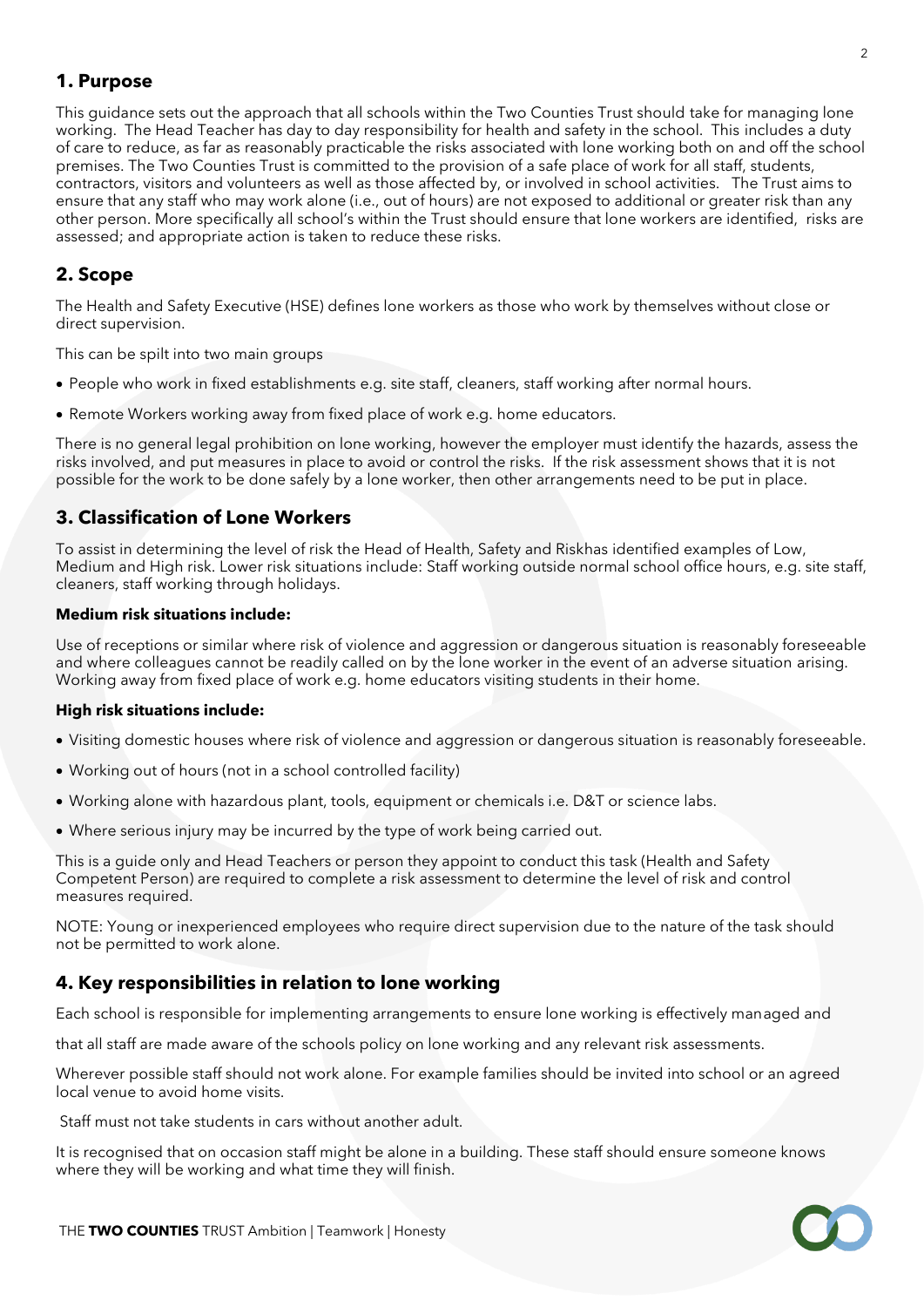When working in school during the holidays all staff must either sign in and out in reception or other agreed location or inform the site staff via email that they are onsite, where they are working and what time the anticipate to leave.

Staff making a lone visit away from school must inform their line manager of the address of the visit and the estimated time of return. If the estimated time of return changes then the school must be updated of the new expected time of arrival.

There may be occasions when contact with children and parents will require staff to work outside of normal working hours. For example if a parent is not available during the day due to work commitments. Visits must be discussed with a member of the Leadership team, taking into account any risk factors that may be pertinent and a risk assessment be in place.

Appropriate control measures, such as a buddy system described below, must then be agreed and implemented. If no risks are identified normal protocols will apply. Wherever possible these visits should not take place alone.

In cases where a monitoring/buddy system has been agreed as part of a risk assessment process the following will apply:

- If during office hours the agreed member of staff will alert a member of the Leadership team if staff member has not returned to or contacted the school within 30 minutes of expected return time/finish time.
- Leadership team member to contact the staff member by mobile, if unable to do so will inform the Police.
- If out of hours it is the worker's responsibility to contact the agreed designated contact person (Member of the Leadership team) to advise they have finished and are on their way home.
- If no contact is made within 30 minutes of expected finish time, designated contact person will attempt to make contact with staff member, and if unable to do so will contact the Police.
- Mobile telephones must be kept switched on until contact has been made with the designated member of the Leadership team.
- In all instances, if an individual staff member for any reason is aware that they will not be contactable on their mobile they must ensure that an alternative contact number is given.
- A code word should be agreed so that emergency help can be requested during a phone call. Eg 'Please tell ERIC I will be late for my next visit'.

Staff must be aware of health and safety and must not take unnecessary risks. For example avoid potential hazards such as working at height or manual handling.

## **5. Head Teacher Responsibilities**

Lone working should carry no more risk than normal working however Head Teachers must recognise that the risks to lone workers are greater because there is a reduced level of immediate support available. By following normal risk assessment methods, Head Teachers should be able to eliminate, or reduce to an acceptable level, the risks associated with lone working.

### **Key responsibilities for Head Teachers are:**

- To identify lone workers and hazards
- To carry out a lone working risk assessment for staff or department.
- To implement suitable control measures as identified in risk assessment.
- To distribute and monitor lone working device usage (if necessary)
- Ensure that any accident, hazard and violent incidents are reported and any control measures identified are implemented (in accordance with the Trust Health and Safety Policy).
- Ensuring that identified lone working staff, attend relevant training.

•Ensure that permanent staff, agency or voluntary workers, during their induction period, have adequate additional controls in place.

• To ensure procedures are in place in an emergency.

### **Employees Responsibilities:**

THE **TWO COUNTIES** TRUST Ambition | Teamwork | Honesty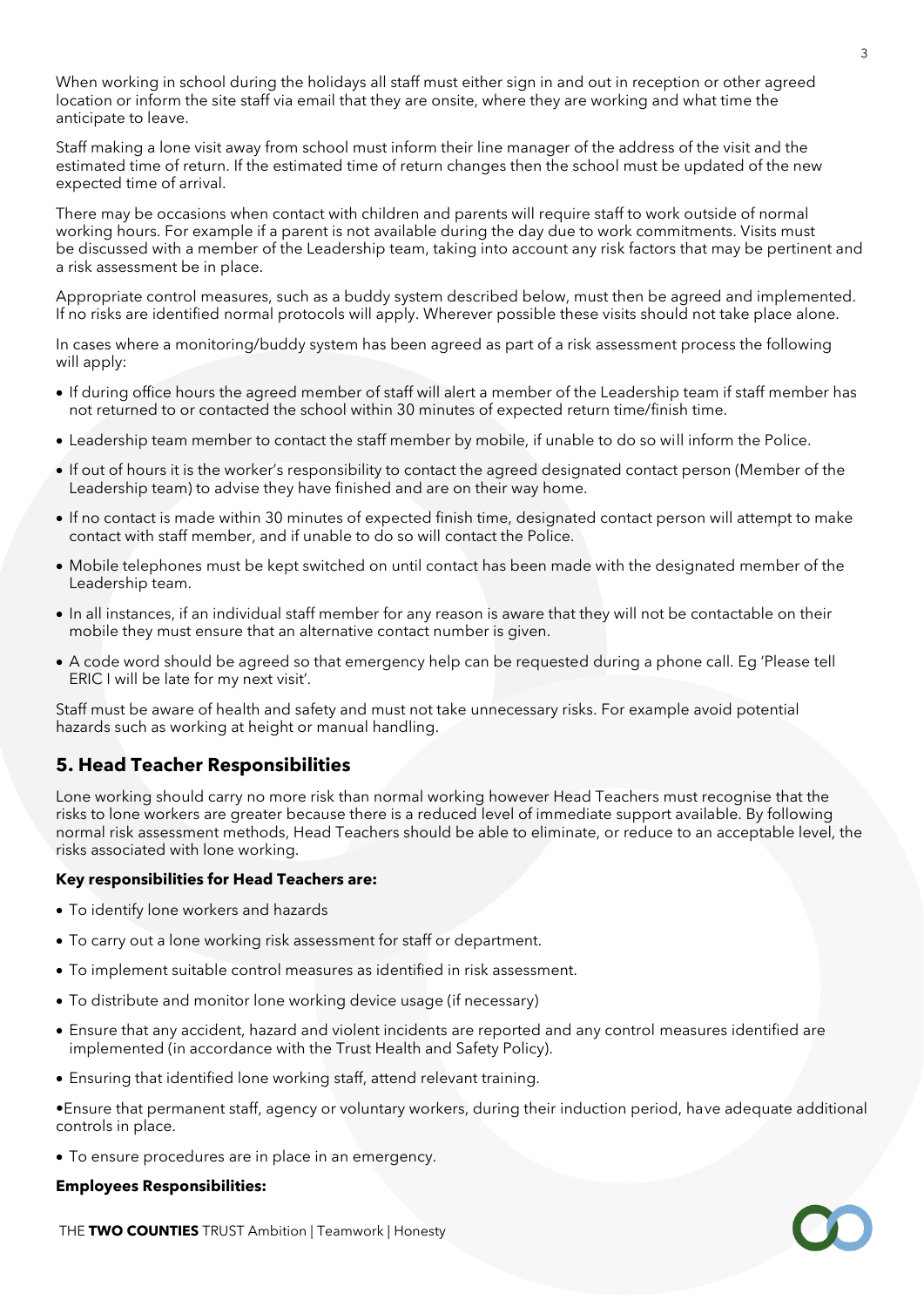- Take reasonable care of themselves and others affected by their actions.
- To assist their Head Teacher in completing a lone working assessment.
- Follow guidance and procedures designed for safe working.
- Report all incidents that may affect the health and safety of themselves or others.
- Take part in training designed to meet the requirements of the policy; and
- Report any dangers or potential dangers they identify or any concerns they might have in respect of working alone.
- Staff should ensure that areas of the school not in use are kept secure.
- Staff must not place themselves in danger by challenging intruders or vandals but should call the police for assistance.
- Staff should not work alone if they have medical conditions that might cause incapacity or unconsciousness.

# **6. One to One Teaching and Support**

There will be many occasions where staff work one to one with students. This must always be considered as part of a risk assessment. Rooms/ locations for this must be carefully considered. For example doors should have viewing panels, staff should leave the door open and public spaces are better than out of the way parts of the school.

Outside agency staff must sign in at the main entrance of the school. Carefully consider where they work especially if they have been instructed to work one to one with students. Students must not be seen without parent / carer permission.

# **7. Training and Information**

Training to ensure competency is particularly important where assistance is limited, and may be critical to avoid panic reactions in unusual situations.

Lone workers need to be sufficiently experienced to understand the risks and precautions fully. Head Teachers need to set limits on what can and cannot be done when working alone and staff must be competent to deal with circumstances that should arise.

Personal safety training available to staff lone working should cover:

- Advice and guidance not to go into a situation if they feel at risk.
- The use of conflict resolution or defusing techniques. These include being aware of non-verbal communication; how to behave in a non-confrontational way; the importance of empathy; being polite; and listening.
- To be aware of surroundings, your own actions and how others may perceive you.
- Dynamic risk assessments

## **8. Risk Assessment Procedure**

Risk assessment is an integral management tool that should be completed to ensure that staff are safe in their work. Normal school risk assessments should be completed in accordance with the risk assessment policy.

## **9. Lone worker identification and risk assessment process**

- Head Teacher to identify lone working and the hazards.
- Head Teacher to complete a lone working risk assessment
- Ensure control measures are adequate
- Review assessment on an annual basis (at least annually) or if there have been any significant changes.

## **10. Assessment of Risk**

Employees involved in lone working must have access to all available relevant information in order to make a reasoned judgement of any potential risk.

THE **TWO COUNTIES** TRUST Ambition | Teamwork | Honesty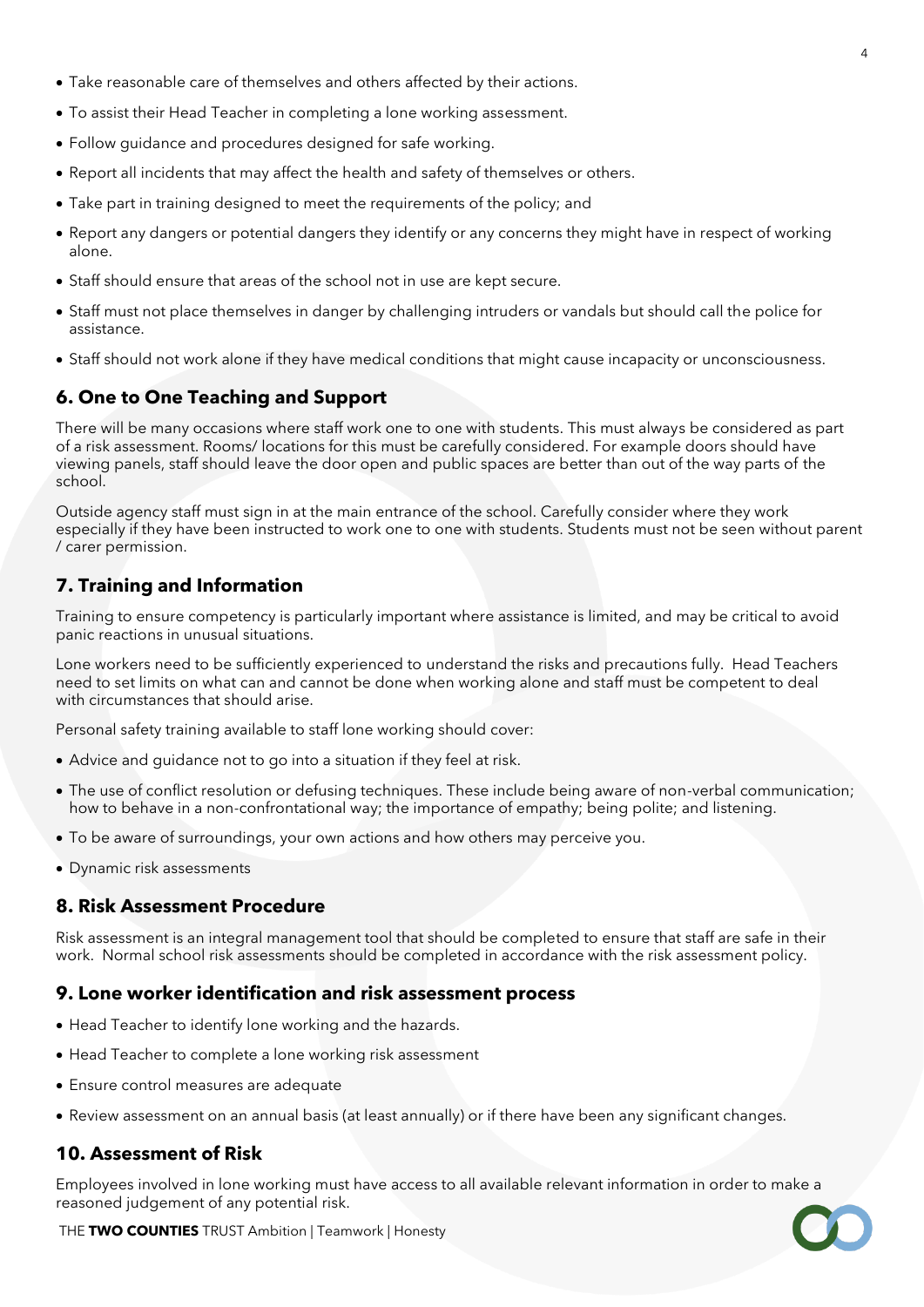The following issues should be considered, as appropriate to the circumstances:

- The environment location, security, access
- The context nature of the visit, special circumstances, likely outcomes
- The individuals concerned indicators of potential or actual risk
- Any other special circumstances

### **The environment**

- It is the responsibility of the Head Teacher to assess the risks presented by the location of any meeting access, layout, furnishings, lighting and temperature control – and to take appropriate action.
- If students are being accompanied on transport or in a public place, or visited at home, there must be an appropriate assessment of the risks this might present.

### **Personal**

- In order to make a complete assessment, any history of challenging behaviour (i.e. a potentially violent parent) should be investigated.
- Any information regarding known triggers must be recorded.
- Staff must be aware of the effect they may have on the situation through their verbal and non-verbal communication, and take steps to avoid provocation.

### **Planning**

- If visiting a property or individual as part of a teaching role, where a risk has been identified, always consider a visit with two staff members or a school-based meeting as alternatives. In some cases it may not be appropriate to hold a face-to-face meeting, and a telephone meeting may have to do.
- Ensure there are agreed contacts in case of an emergency and a system for reporting back at the end of a visit.
- Take into consideration the current situation and any previous events, which have caused problems.

Support and guidance can also be obtained from the Health, Safety and Risk Manager.

### **Dynamic Risk Assessment**

Whilst a lone worker risk assessment has been carried out during the period of lone working the staff member should be constantly reviewing the situation as part of a dynamic risk assessment. If at any time the lone worker is uncomfortable with their position, they should call for assistance or remove themselves from the risk. Personal safety training will cover dynamic risk assessments.

### **Review of Risk Assessment**

All risk assessments must be reviewed at least annually or following a change in circumstance e.g. a reported incident, change in work pattern etc.

### **11. Environment Awareness**

- Know what measures are in place at the school: Procedures, exits and entrances, and the location of the first aid supplies.
- Make sure that your car and mobile phone are in good working order.
- If a potentially violent situation occurs, be aware of what might be used as a weapon by the aggressor and of possible escape routes.
- Try to maintain a comfortable level of heating and lighting in the school building.

### **12. Self Awareness**

- Think about your body language. What messages are you giving?
- Think about your tone of voice and choice of words. Avoid anything, which could be seen as sarcastic or patronising.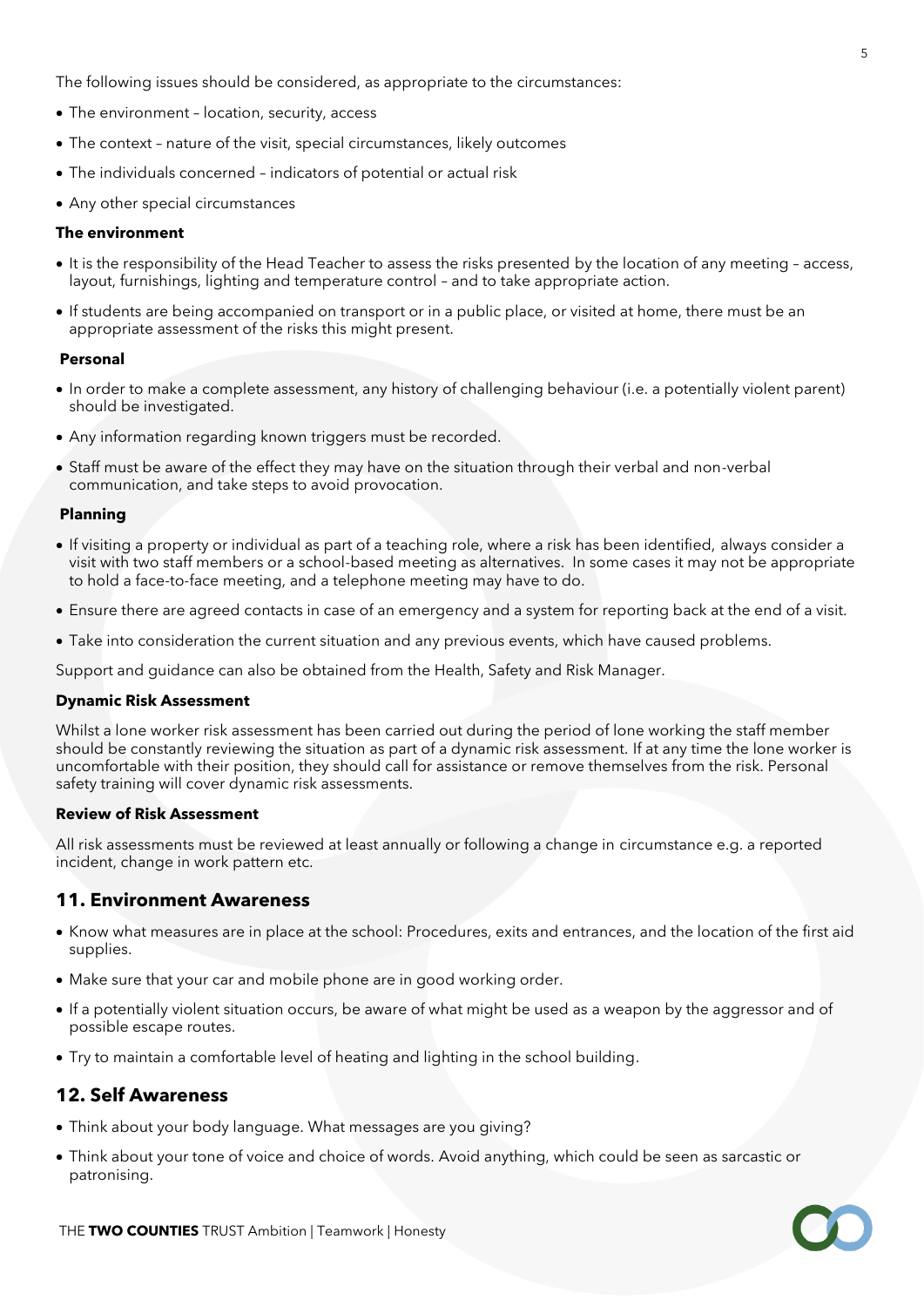- Think about what you are wearing. Is it suitable for the task? Does it hamper your movement? What signals does it send out? In a potentially risky situation, does a scarf or tie offer an opportunity to an assailant?
- Be aware of your own triggers the things that make you angry or upset.

# **13. Awareness of Other People**

- Take note of non-verbal signals from others.
- Be aware of the other persons triggers.
- Don't crowd people allow them space.
- Make a realistic estimate of the time you will need to do something, and don't make promises which can't be kept, either on your own or someone else's behalf.
- Be aware of the context of your meeting are they already angry or upset before you meet, and for what reason?
- Listen to them and show them you are listening.

# **14. Accident/incident and Near Miss Reporting**

Any accident/incident or near miss, including threat of violence and aggression whilst lone working should be reported to the Head Teacher and recorded on Every, the Trust's on-line accident and incident system. For further information on accident/Incident reporting refer to the accident and incident reporting policy.

# **15. COVID-19**

The Two Counties trust will continue to assess risk, and look at the application of current COVID-19 guidance and how this relates to the risks in our workplaces. This will likely warrant changes in certain practices, and where this is the case we will look at the impact on general risk control procedures and measures, reassessing them if applicable. This includes building in suitable cover and capacity for safety critical processes. The overarching aim always being to reduce the risk to as low a level as is reasonably practicable and in doing so, protect staff, students and visitors.

Suitable and sufficient Personal Protective Equipment (PPE) will be provided free of charge to employees.

As the COVID-19 situation continues to develop, risk assessments and measures taken shall be updated regularly as new advice or information is provided.

## **16. Limitations of this Policy**

This policy cannot anticipate all eventualities, therefore professional judgement should be used to identify the appropriate course of action needed to protect those who are vulnerable and/or at risk. This judgement should derive from multi-disciplinary team discussion rather than any one individual where possible.

# **17. Associated Policies**

- Health and Safety Policy
- Risk Assessment Policy
- Safeguarding Policy

## **18. General Data Protection Regulation**

All data within this policy will be processed in line with the requirements and protections set out in the General Data Protection Regulation.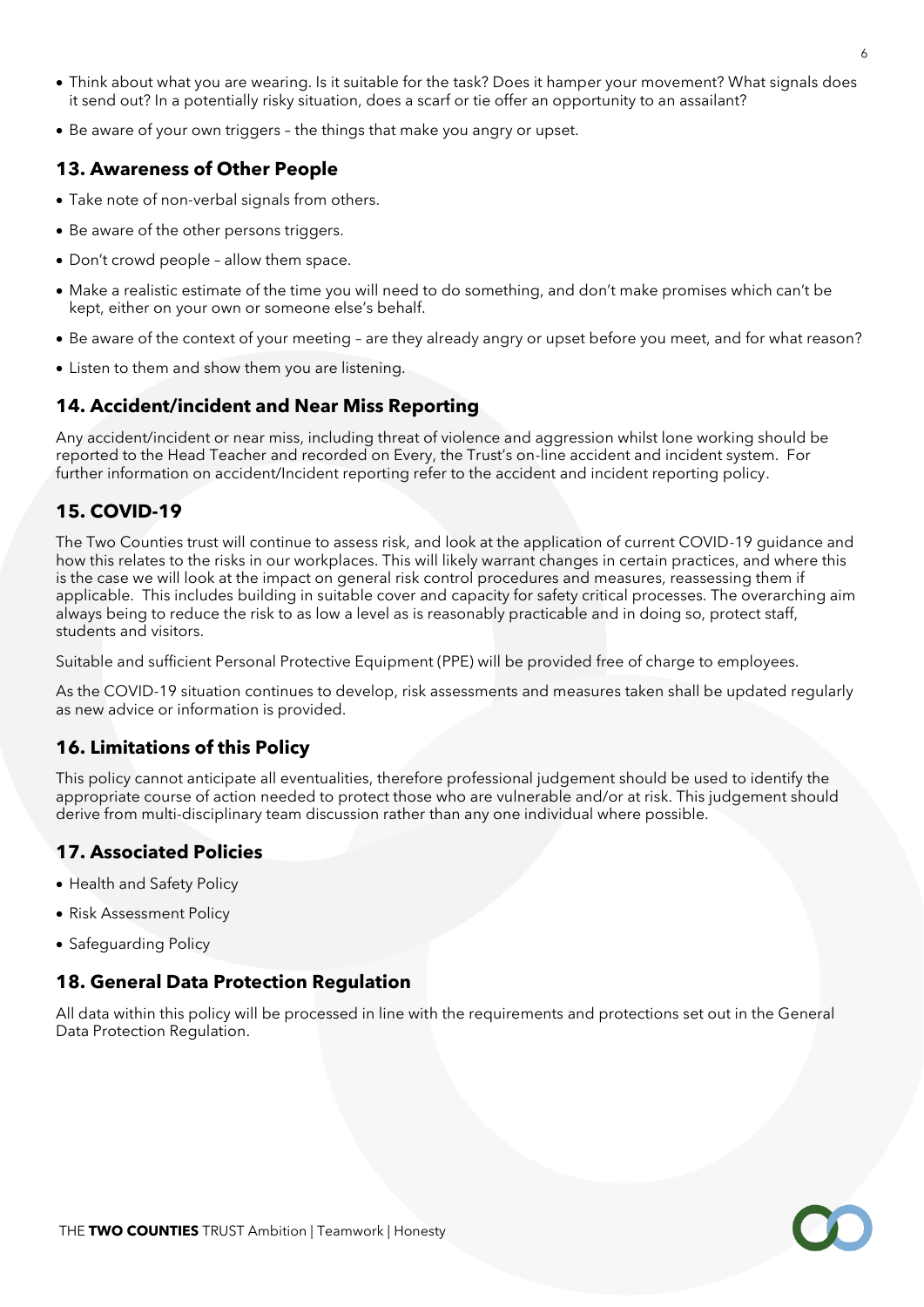

| Work Activities covered by this assessment:                                                                     |                                     |  |  |  |  |  |  |
|-----------------------------------------------------------------------------------------------------------------|-------------------------------------|--|--|--|--|--|--|
|                                                                                                                 | Lone Working when Exam Invigilating |  |  |  |  |  |  |
| School                                                                                                          | Ashfield School                     |  |  |  |  |  |  |
| Name of Risk Owner                                                                                              | Rachel Talbot                       |  |  |  |  |  |  |
| Job title of risk owner                                                                                         | Exams Officer                       |  |  |  |  |  |  |
| Note: A person specific assessment must be carried out for disabled persons, pregnant women and nursing mothers |                                     |  |  |  |  |  |  |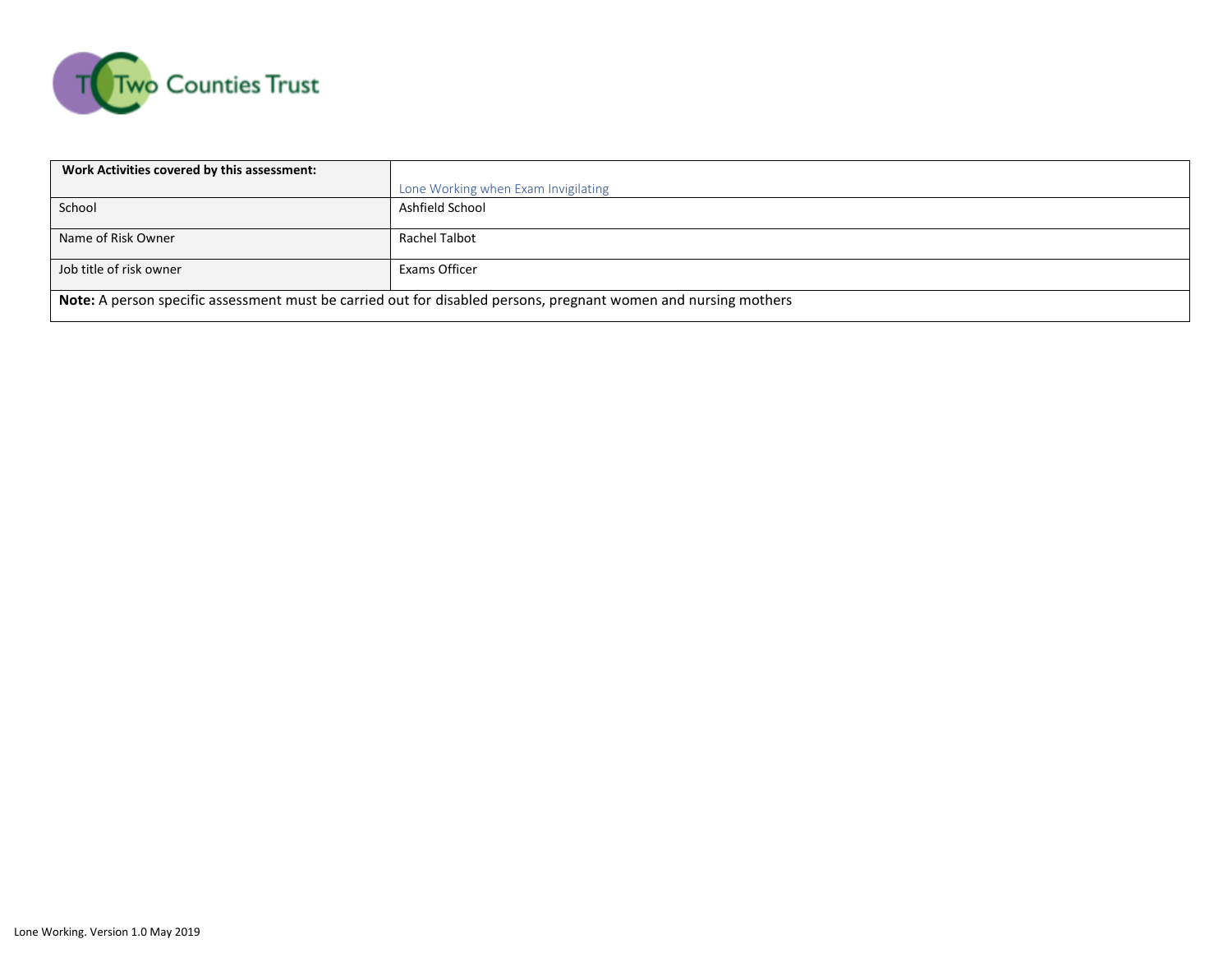

| <b>Hazards</b>                 | Who might be                                                     | <b>Existing Control Measures</b>                                                                                                                                                                                                                                                                                                                                                                                                                                                                                                                                                                                                                                                                                       |                | <b>Risk Rating</b> |                    | <b>Further action</b>                                                                                                                                                     | <b>Actions</b>               |                |                    | <b>Risk Rating</b> |       |                    |
|--------------------------------|------------------------------------------------------------------|------------------------------------------------------------------------------------------------------------------------------------------------------------------------------------------------------------------------------------------------------------------------------------------------------------------------------------------------------------------------------------------------------------------------------------------------------------------------------------------------------------------------------------------------------------------------------------------------------------------------------------------------------------------------------------------------------------------------|----------------|--------------------|--------------------|---------------------------------------------------------------------------------------------------------------------------------------------------------------------------|------------------------------|----------------|--------------------|--------------------|-------|--------------------|
|                                | harmed and<br>how                                                |                                                                                                                                                                                                                                                                                                                                                                                                                                                                                                                                                                                                                                                                                                                        | ikelihood      | mpact              | <b>Risk Rating</b> | Consider hierarchy of controls i.e.<br>elimination, substitution, engineering<br>controls, signage/warning and/or<br>administrative controls, (PPE as a last<br>resort)   | who<br>(Name)                | when<br>(Date) | complete<br>(Date) | .ikelihood         | mpact | <b>Risk Rating</b> |
| Lone<br>working $-$<br>general | Staff<br>Injuries<br>sustained and<br>unable to call<br>for help | Lone working<br>$\bullet$<br>activities avoided<br>where practicable<br>Staff shall limit the<br>$\bullet$<br>amount of time that<br>they are alone on site<br>as far as reasonably<br>practicable<br>Staff shall not<br>$\bullet$<br>undertake any high<br>risk activities while<br>working alone. (i.e.<br>working at height)<br>Staff to carry mobile<br>$\bullet$<br>phone to call for help<br>if required<br>Staff should ensure a<br>$\bullet$<br>colleague is aware of<br>lone working when in<br>occurrence<br>Consideration given<br>$\bullet$<br>to staff at increased<br>risk i.e. new or<br>expectant mothers,<br>inexperienced staff<br>etc. and lone working<br>activities avoided<br>where practicable. | $\overline{3}$ | 3                  | $\overline{9}$     | All invigilators to sign in to confirm they<br>are on site when working.<br>All invigilators to sign out when they<br>leave to confirm they have left the site<br>safely. | All<br>staff<br>All<br>staff |                | Ongoing<br>Ongoing | $\overline{2}$     | 3     | 6                  |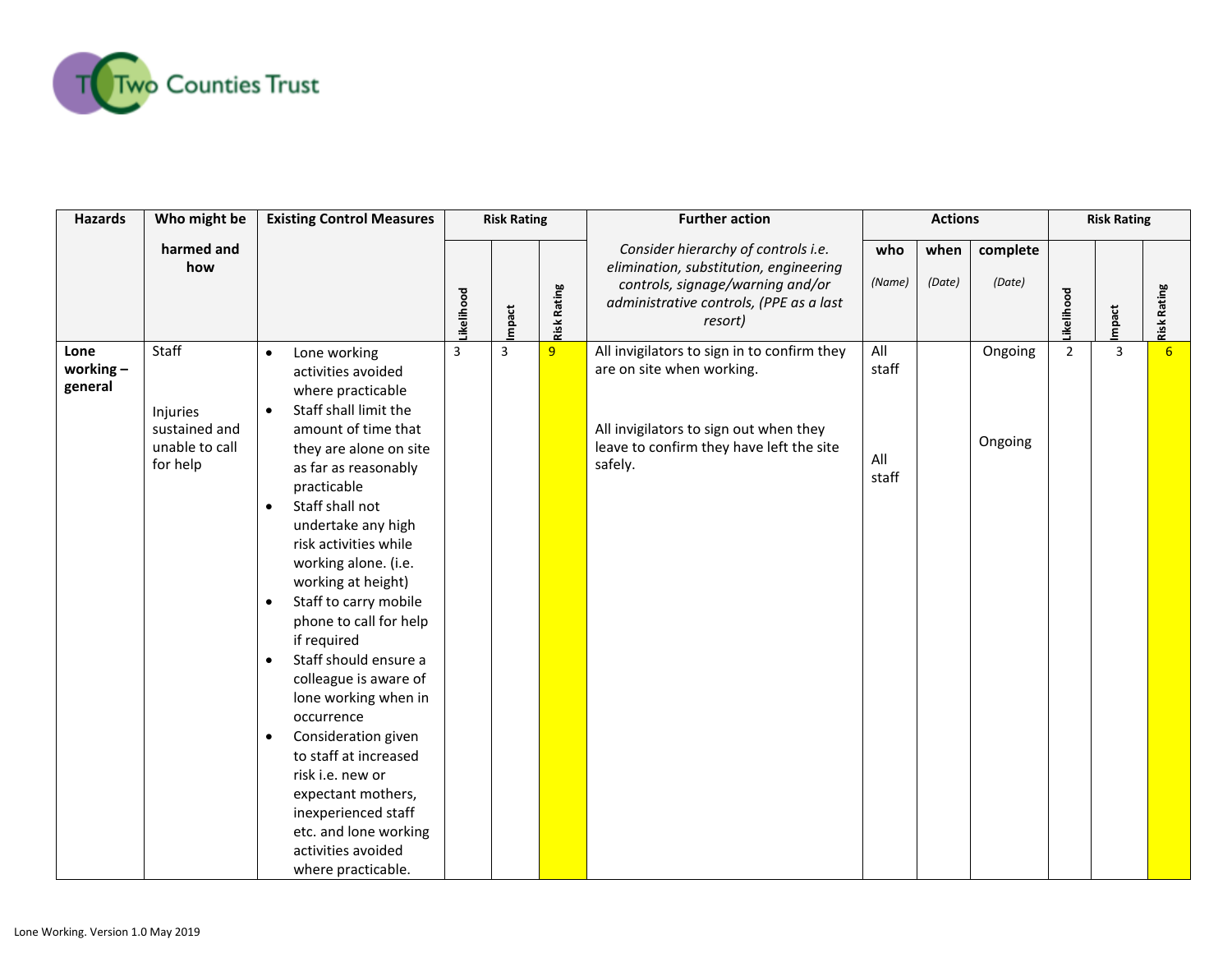

| Lone<br>working<br>with<br>students              | Staff may be at<br>risk of injury,<br>ill-health,<br>physical/verbal<br>abuse<br>and<br>stress. | Wherever possible<br>lone working is<br>avoided.<br>Staff are 'competent'<br>$\bullet$<br>(e.g. trained) to carry<br>out the activity.<br>Formal procedures in<br>$\bullet$<br>place relating to lone<br>working activities and<br>protocol for informing<br>of expected return<br>times.<br>All staff are made<br>$\bullet$<br>aware of the<br>procedures of lone<br>working.<br>Arrangements are in<br>place for reviewing<br>lone working<br>procedures, i.e.<br>following an accident<br>/ near miss / incident.<br>Arrangements are in<br>$\bullet$<br>place for staff to raise<br>their concerns<br>relating to working<br>arrangements.<br>All staff to follow<br>guidance in the Trust | $\overline{3}$ | 3 | 9              | If at any time a member of staff feels<br>unsafe they must leave the room<br>immediately and report issue.<br>If a member of staff feels unwell they<br>must contact the exams officer via<br>mobile phone, who will assist and<br>arrange cover. |  | Ongoing | $\overline{2}$ | 3 |  |
|--------------------------------------------------|-------------------------------------------------------------------------------------------------|------------------------------------------------------------------------------------------------------------------------------------------------------------------------------------------------------------------------------------------------------------------------------------------------------------------------------------------------------------------------------------------------------------------------------------------------------------------------------------------------------------------------------------------------------------------------------------------------------------------------------------------------------------------------------------------------|----------------|---|----------------|---------------------------------------------------------------------------------------------------------------------------------------------------------------------------------------------------------------------------------------------------|--|---------|----------------|---|--|
|                                                  |                                                                                                 | Lone Working Policy.                                                                                                                                                                                                                                                                                                                                                                                                                                                                                                                                                                                                                                                                           |                |   |                |                                                                                                                                                                                                                                                   |  |         |                |   |  |
| <b>Injuries</b><br>sustained<br>and<br>unable to | Staff may be at<br>risk of injury.                                                              | $\bullet$<br>Staff shall limit the<br>amount of time that<br>they are alone with<br>the student to the                                                                                                                                                                                                                                                                                                                                                                                                                                                                                                                                                                                         | $\overline{3}$ | 3 | 9 <sup>°</sup> |                                                                                                                                                                                                                                                   |  |         |                |   |  |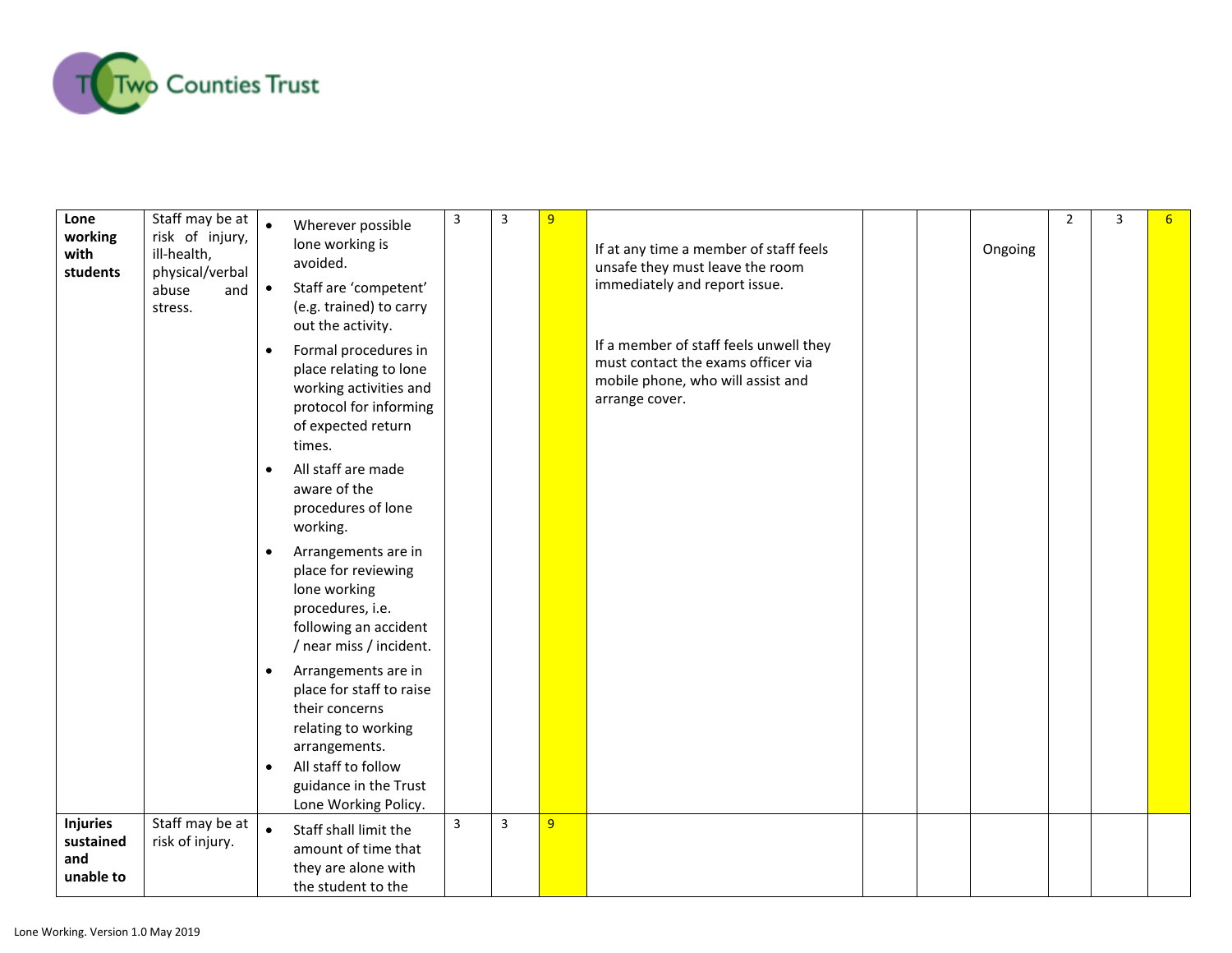

| <b>Hazards</b>    | Who might be      | <b>Existing Control Measures</b>                                                                                                                                                                                                                                                                                                                                                                            | <b>Risk Rating</b> |       |                | <b>Further action</b>                                                                                                                                                   |               | <b>Actions</b> |                    |                  | <b>Risk Rating</b> |                |  |
|-------------------|-------------------|-------------------------------------------------------------------------------------------------------------------------------------------------------------------------------------------------------------------------------------------------------------------------------------------------------------------------------------------------------------------------------------------------------------|--------------------|-------|----------------|-------------------------------------------------------------------------------------------------------------------------------------------------------------------------|---------------|----------------|--------------------|------------------|--------------------|----------------|--|
|                   | harmed and<br>how |                                                                                                                                                                                                                                                                                                                                                                                                             | ikelihood          | mpact | Rating<br>Risk | Consider hierarchy of controls i.e.<br>elimination, substitution, engineering<br>controls, signage/warning and/or<br>administrative controls, (PPE as a last<br>resort) | who<br>(Name) | when<br>(Date) | complete<br>(Date) | <b>ikelihood</b> | mpact              | Rating<br>Risk |  |
| call for<br>help. |                   | time of the exam.<br>They should try to<br>ensure that there is<br>another adult close by<br>and the exams officer<br>is contactable<br>Staff shall report to<br>$\bullet$<br>line manager after the<br>examination has<br>finished.<br>Staff shall not<br>$\bullet$<br>undertake any high<br>risk activities alone.<br>(i.e. working at<br>height).<br>One mobile phone<br>should always be in<br>the room |                    |       |                |                                                                                                                                                                         |               |                |                    |                  |                    |                |  |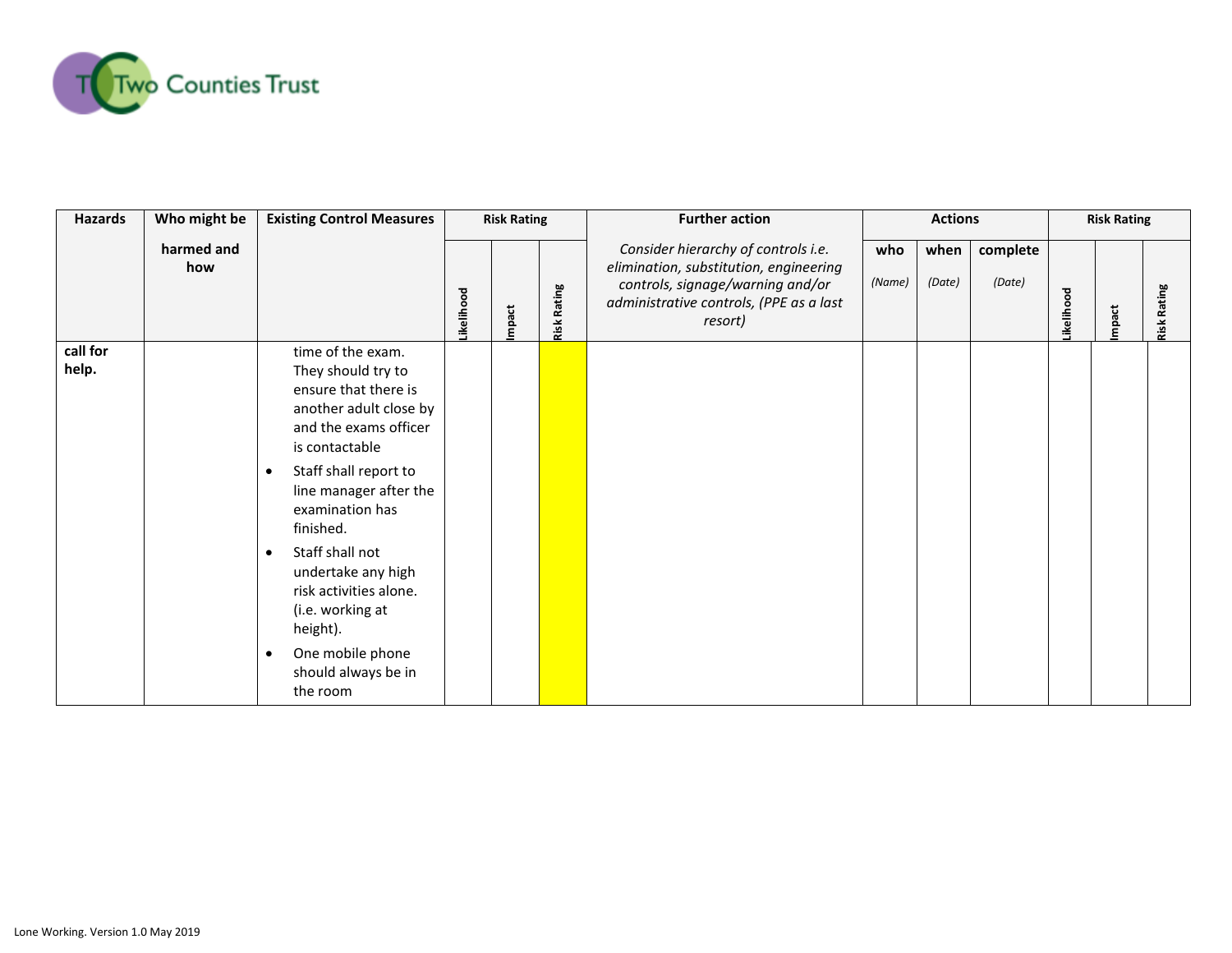

| <b>Hazards</b>                          | Who might be                                                                                                       | <b>Existing Control Measures</b>                                                                                                                                                                                                                                                                                                                                                                                                                                                                                 |                | <b>Risk Rating</b> |                    | <b>Further action</b>                                                                                                                                                   | <b>Actions</b> |                |                    | <b>Risk Rating</b> |                |                    |
|-----------------------------------------|--------------------------------------------------------------------------------------------------------------------|------------------------------------------------------------------------------------------------------------------------------------------------------------------------------------------------------------------------------------------------------------------------------------------------------------------------------------------------------------------------------------------------------------------------------------------------------------------------------------------------------------------|----------------|--------------------|--------------------|-------------------------------------------------------------------------------------------------------------------------------------------------------------------------|----------------|----------------|--------------------|--------------------|----------------|--------------------|
|                                         | harmed and<br>how                                                                                                  |                                                                                                                                                                                                                                                                                                                                                                                                                                                                                                                  | ikelihood      | mpact              | <b>Risk Rating</b> | Consider hierarchy of controls i.e.<br>elimination, substitution, engineering<br>controls, signage/warning and/or<br>administrative controls, (PPE as a last<br>resort) | who<br>(Name)  | when<br>(Date) | complete<br>(Date) | kelihood           | mpact          | <b>Risk Rating</b> |
| <b>Staff</b><br>specifically<br>at risk | Staff may be at<br>risk of<br>infection,<br>miscarriage or<br>exacerbate<br>pre-existing<br>medical<br>conditions. | $\bullet$<br>Consideration is given<br>to staff particularly at<br>risk e.g. new or<br>expectant mothers,<br>females, individuals<br>who may be medically<br>unfit to work alone,<br>new staff etc. and<br>lone working activities<br>are avoided for this<br>group of individuals,<br>as far is practicable.<br>When lone working<br>activities cannot be<br>avoided for this group<br>of individuals, are<br>adequate monitoring<br>arrangements in place<br>and a specific risk<br>assessment is<br>produced. | 3              | $\overline{3}$     | 9                  |                                                                                                                                                                         |                |                |                    |                    |                |                    |
| <b>Intruders</b>                        | Violence<br>to<br>staff                                                                                            | $\bullet$<br>Ensure all external<br>doors / windows<br>secured to prevent<br>unauthorised access<br>Do not allow access to<br>unknown callers.                                                                                                                                                                                                                                                                                                                                                                   | $\overline{3}$ | $\overline{3}$     | 9                  | Ask trespassers to leave site. If<br>trespasser refuses to leave staff have<br>mobile phone to contact Exams Officer<br>or they can dial 999 if necessary.              | All<br>staff   |                | Ongoing            | $\mathbf{1}$       | $\overline{3}$ | $\overline{3}$     |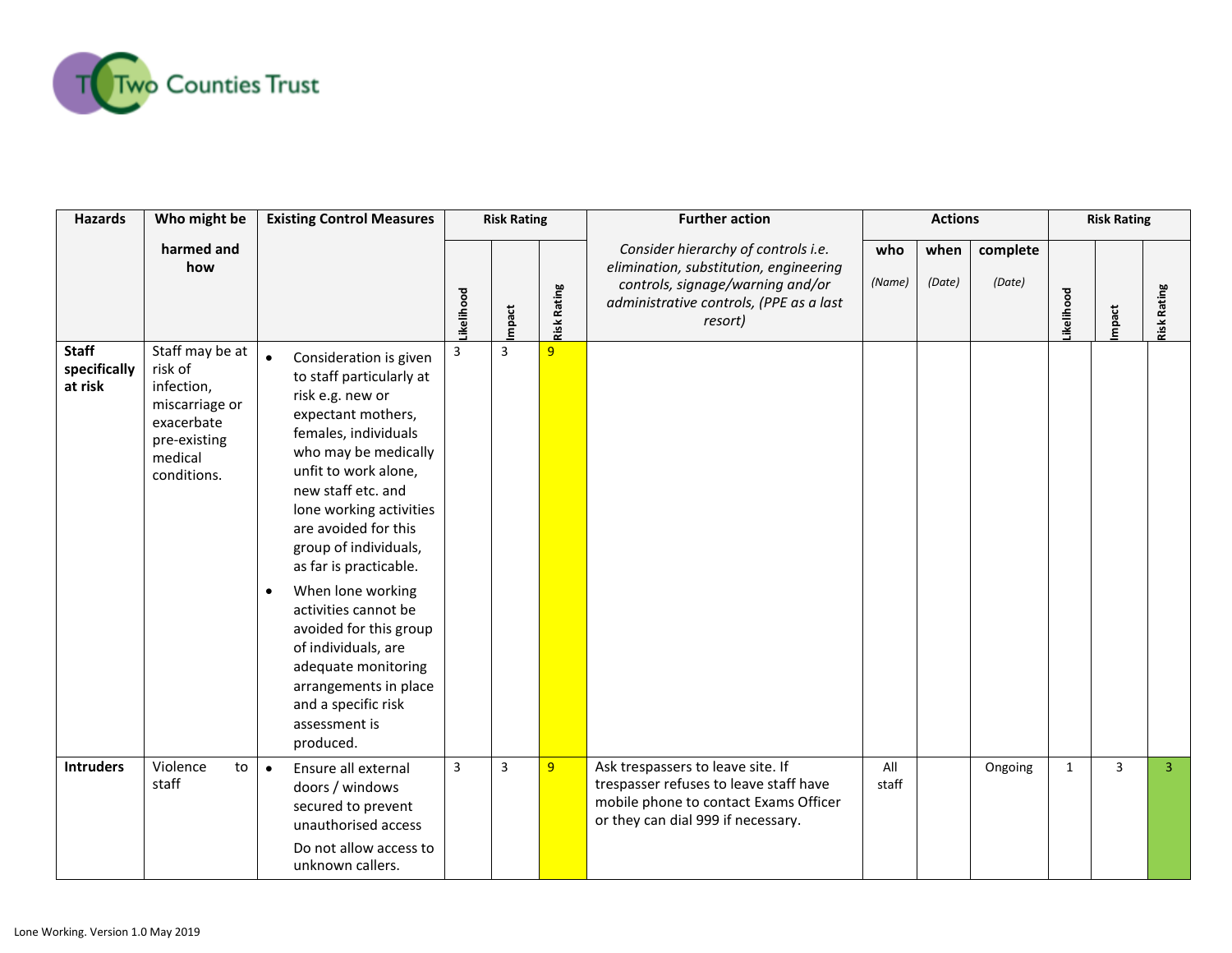

| <b>Hazards</b>                  | Who might be      | <b>Existing Control Measures</b> | <b>Risk Rating</b>                   |      |   | <b>Further action</b>                                                                                                                                                   |               | <b>Actions</b> |                    | <b>Risk Rating</b> |       |                |  |
|---------------------------------|-------------------|----------------------------------|--------------------------------------|------|---|-------------------------------------------------------------------------------------------------------------------------------------------------------------------------|---------------|----------------|--------------------|--------------------|-------|----------------|--|
|                                 | harmed and<br>how |                                  | ह<br>eliho                           | pact | ÷ | Consider hierarchy of controls i.e.<br>elimination, substitution, engineering<br>controls, signage/warning and/or<br>administrative controls, (PPE as a last<br>resort) | who<br>(Name) | when<br>(Date) | complete<br>(Date) | ह<br>칆             | mpact | <b>bo</b><br>œ |  |
| Assessors Name: Rachel Talbot   |                   |                                  | Assessors Signature: Rachel Talbot   |      |   |                                                                                                                                                                         |               |                |                    | Date: 21.01.22     |       |                |  |
| Risk Owners Name: Rachel Talbot |                   |                                  | Risk Owners Signature: Rachel Talbot |      |   |                                                                                                                                                                         |               |                | Date: 21.01.22     |                    |       |                |  |
| Date of review: 21.01.23        |                   |                                  |                                      |      |   |                                                                                                                                                                         |               |                |                    |                    |       |                |  |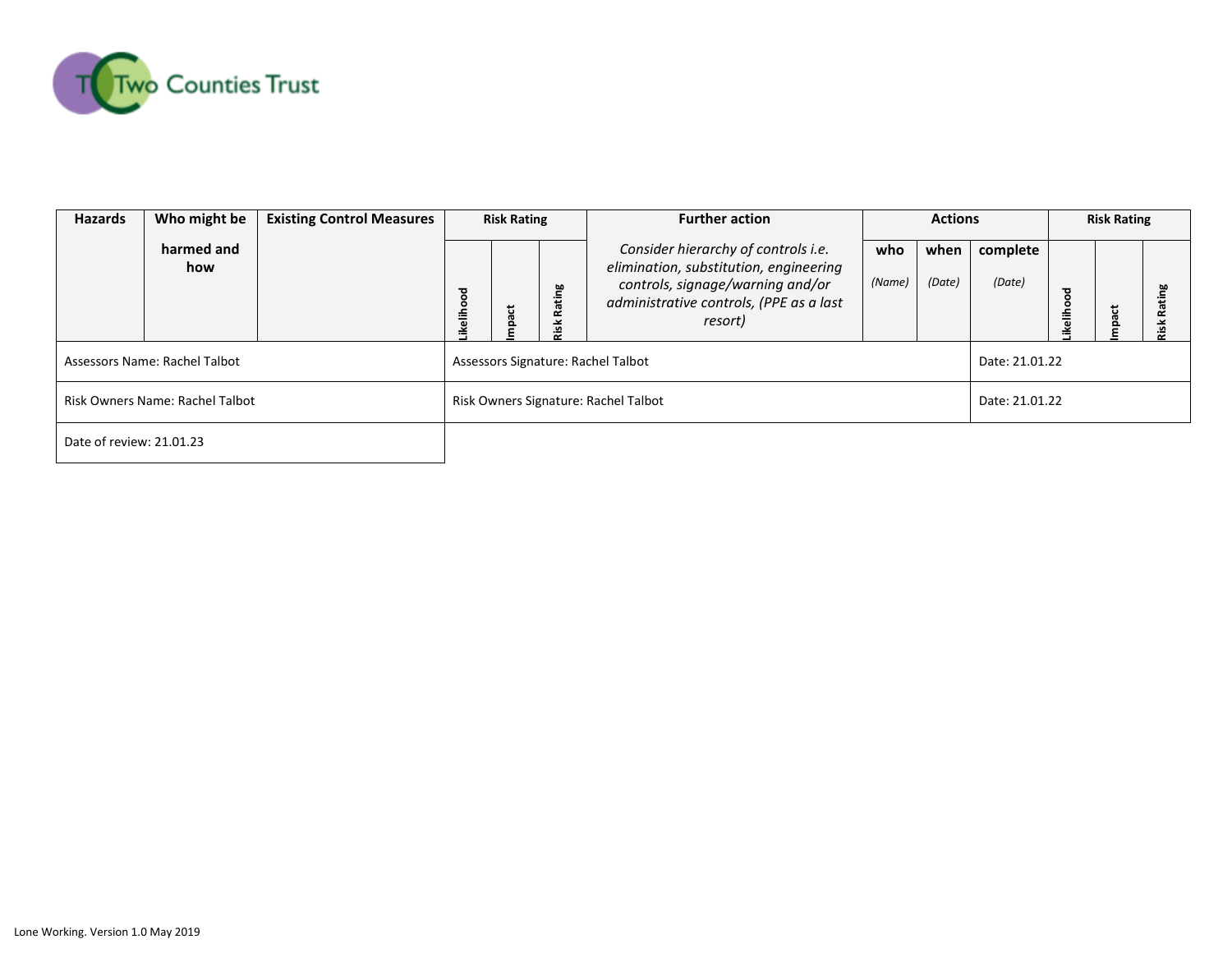

To determine if your control measures are adequate, have you have done everything reasonably practicable to protect people from harm, compare your control measures *with good practice. An approach of evaluating risk involves working out the risk level by categorising the likelihood of the harm and the potential severity of harm using the matrix below. The risk level determines which risks should be tackled first.* 

| <b>Risk</b>                     |                | <b>Impact</b>   |              |                |                         |  |  |  |  |  |  |  |
|---------------------------------|----------------|-----------------|--------------|----------------|-------------------------|--|--|--|--|--|--|--|
| <b>Likelihood</b>               | Negligible (1) | Minor $(2)$     | Moderate (3) | Severe (4)     | <b>Catastrophic (5)</b> |  |  |  |  |  |  |  |
| <b>Common occurrence</b><br>(5) | 5              | 10              | 15           | 20             | 25                      |  |  |  |  |  |  |  |
| Likely (4)                      | $\overline{4}$ | $\overline{8}$  | 12           | 16             | 20                      |  |  |  |  |  |  |  |
| Foreseeable (3)                 | 3              | $6\overline{6}$ | 9            | 12             | 15                      |  |  |  |  |  |  |  |
| <b>Occasional incident (2)</b>  | $\overline{2}$ | $\overline{4}$  | 6            | 8 <sup>2</sup> | 10                      |  |  |  |  |  |  |  |
| Freak event (1)                 |                | $\overline{2}$  | 3            | 4              | 5                       |  |  |  |  |  |  |  |

| <b>Key to Risk</b><br><b>Management Action</b><br>Level | <b>Tolerable</b> | <b>Low Priority</b> | <b>Medium Priority</b> | <b>High Priority</b> |
|---------------------------------------------------------|------------------|---------------------|------------------------|----------------------|
|---------------------------------------------------------|------------------|---------------------|------------------------|----------------------|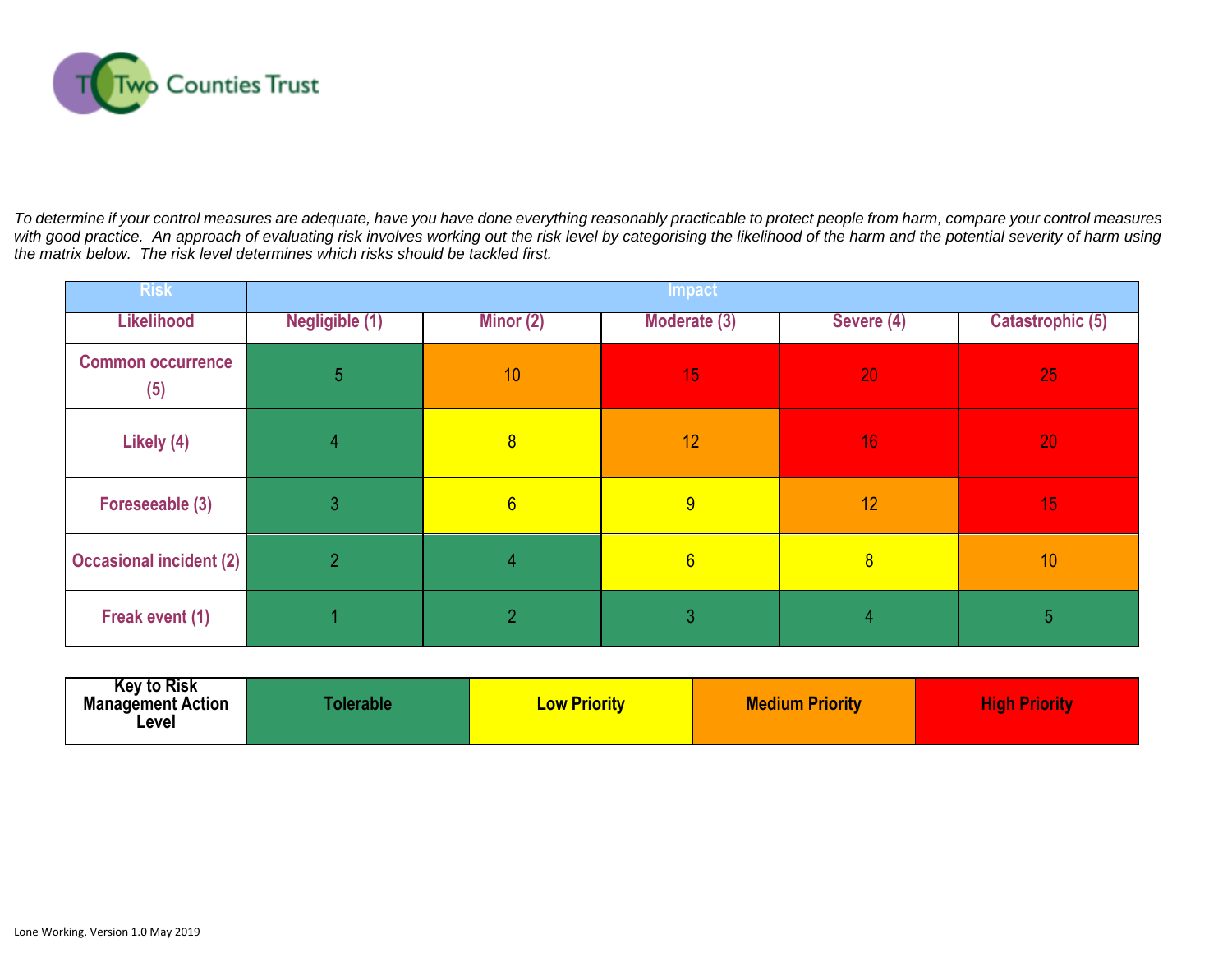

I confirm that I am aware of and understand the findings of the Risk Assessment and agree to ensure that I will work to the stated Control Measures and bring to the attention of Management any deficiencies in the findings of the Assessment.

| <b>Print Name</b> | Signature | <b>Date</b> | <b>Print Name</b> | <b>Signature</b> | Date |
|-------------------|-----------|-------------|-------------------|------------------|------|
|                   |           |             |                   |                  |      |
|                   |           |             |                   |                  |      |
|                   |           |             |                   |                  |      |
|                   |           |             |                   |                  |      |
|                   |           |             |                   |                  |      |
|                   |           |             |                   |                  |      |
|                   |           |             |                   |                  |      |
|                   |           |             |                   |                  |      |
|                   |           |             |                   |                  |      |
|                   |           |             |                   |                  |      |
|                   |           |             |                   |                  |      |
|                   |           |             |                   |                  |      |